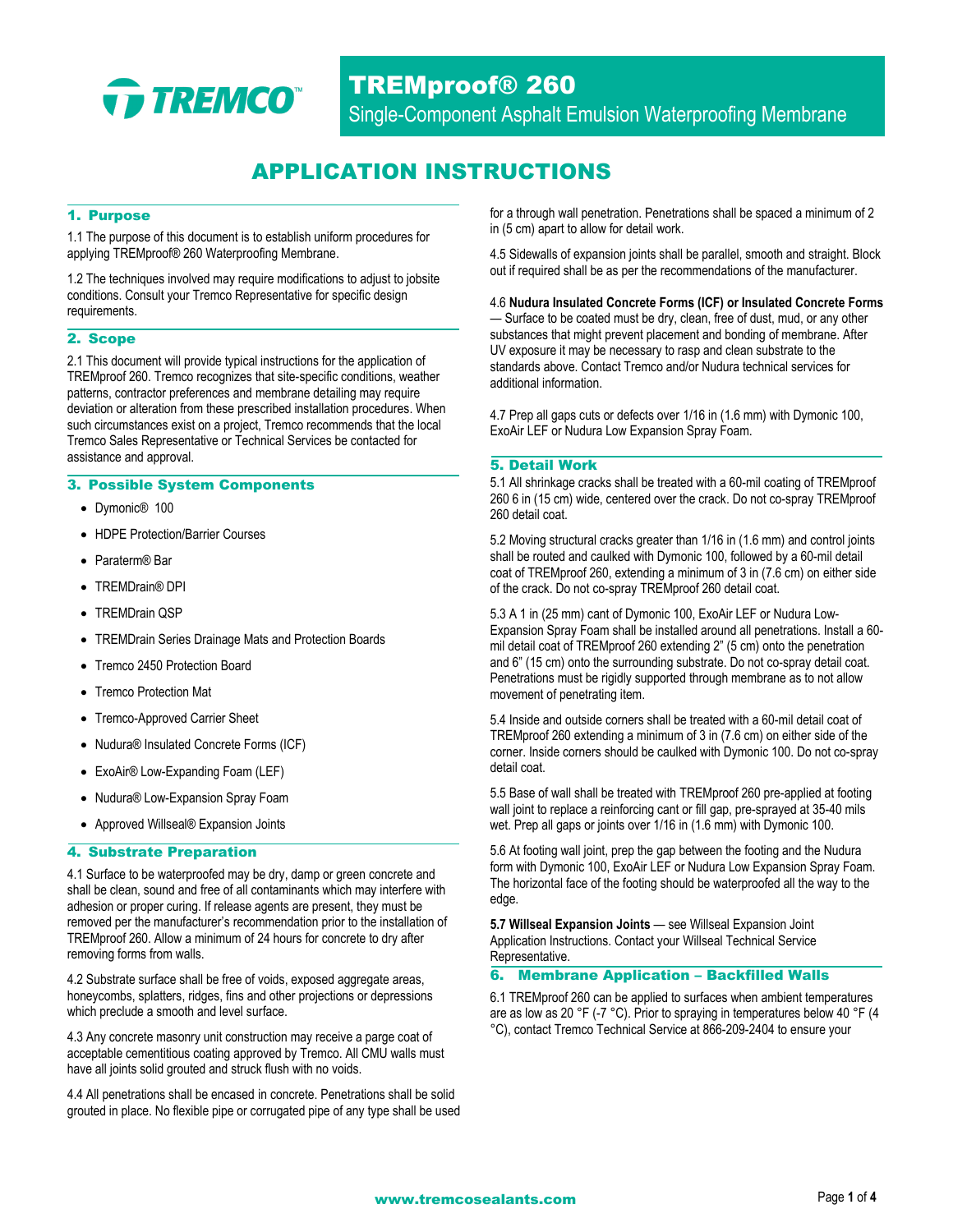# TREMproof® 260

# Single-Component Asphalt Emulsion Waterproofing Membrane

equipment and operational practices meet the needs of your application environment.

6.2 Spray TREMproof 260 between 2,200 and 2,800 lb/in² (psi) (155 and 197 kg/cm²). For best results, use a .535 or .539 spray tip.

6.3 Attention must be taken during the application process to ensure a consistent, homogeneous membrane. Use a wet film thickness gauge and staging of material to ensure proper minimum thickness is achieved.

#### **NOTE: When applying over Insulated Concrete Forms, be mindful of the pressure at which mil thickness is being measured. Mil gauges, when used appropriately, should not be pressed into the surface of insulated concrete forms.**

6.4 The membrane should be applied to a minimum of 95 wet mils. For poured concrete walls, an estimated maximum coverage rate of 16 ft<sup>2</sup>/gal (0.39 M²/L) will yield the desired wet mil thickness at application. For unparged masonry walls, an estimated coverage rate of 13 ft<sup>2</sup>/gal (0.32 M<sup>2</sup>/L) will yield the desired wet mil thickness at application.

6.5 TREMproof 260 cure time can be accelerated through a process known as co-spraying. Co-spraying involves the use of a specialized dual-head spray gun and other support equipment where an accelerant is sprayed in tandem with the TREMproof 260. When co-spraying TREMproof 260, the pressure should remain between 2,200 and 2,800 psi (155 and 197 kg/cm²) on the TREMproof 260 (high pressure) side and between 85 and 100 psi (6 and 7 kg/cm²) on the accelerant (low pressure) side. The recommended tip size is .539 on the high-pressure side and .627 on the low-pressure side.

6.6 Allow TREMproof 260 to cure prior to exposure to rain, sleet or snow. It is important to note that the co-spraying only accelerates the cure time of TREMproof 260 and it is not required to cause the membrane to cure – TREMproof 260 is a single-component air cure membrane and will cure without being accelerated. The accelerant used in the co-spray process is water (~98%) mixed with calcium chloride (~2%). Accelerant is mixed at a 1 to 5 ratio (1 part accelerant to 5 parts TREMproof 260) at the spray gun.

6.7 Prepare accelerant solution by mixing 77% calcium chloride flakes with water as follows: 16.6 oz (465 g) of 77% calcium chloride flakes per 5 gal (19 L) of water. Tremco has partnered with Spray Equipment to evaluate a number of sprayer or pump options for TREMproof 260. Contact Spray Equipment at 800-666-6072 for detailed equipment recommendations or validation of existing equipment.

6.8 Inspect the surface thoroughly for pinholes, blisters or other voids in the membrane. If any are detected, reapply until a monolithic coating at the specified minimum thickness is achieved. If the membrane has already completely cured, prepare the surface with a mineral spirit wipe to clean and soften the surface of the TREMproof 260 membrane. Immediately reapply at the minimum specified thickness, extending 6 in (15 cm) in all directions.

6.9 The TREMproof 260 requires the use of a protection course. TREMDrain DPI may be installed while the membrane is still tacky. Begin installation by placing the first 4 ft x 4 ft (1.22 M x 1.22 M) TREMDrain DPI board at the base of the wall, resting on the footer. TREMDrain QSP and Tremco Protection Mat may be installed after the membrane is set but is still tacky.

6.10 Once the membrane has cured, other TREMDrain prefabricated drainage mats, Tremco HDPE Protection/Barrier Courses, Tremco 2450 cut to size, as well as expanded and extruded polystyrene boards may be installed with a Tremco approved construction adhesive. Contact Tremco Technical Service for more information.

**NOTE: When attaching drainage and protection courses to ICF, use a non-self drilling coarse thread screw into the fastening strip of the ICF** 

#### **form. Consult your Tremco Technical Representative for availability and detailed application instructions on these products**.

6.11 In co-sprayed applications, TREMDrain QSP must be set into the membrane within 2 to 3 min. Failure to do so would require a 10-mil recoat to adhere the course.

#### 7. Membrane Application – Blindside Walls

## Concrete Shotcrete Slurry Wall

7.1 Prior to installation of the TREMDrain 6000 drainage mat/carrier sheet/TREMproof 260 system against the shotcrete concrete slurry wall, remove all sharp protrusions. Fill medium size voids (around 2" wide and/or 1" deep) with concrete grout. Fill or bridge larger voids which would cause excessive deflection in the drainage board with rigid insulation, plywood or similar.

7.2 Install TREMDrain 6000 drainage mat (fabric side against the substrate) overlapping 4-6" and fastening every  $3 - 4$ ' with a  $2 - 3$ " hexagonal washer or similar using a minimum 1" nail with powder-actuated gun. The seams may be taped with ExoAir 110AT when required. The bottom 6' of the application should have two installations of the TREMDrain 6000 over one another or install TREMDrain Total-Drain. When applicable, install TREMDrain Universal Tee to connect the drainage pipes.

7.3 Attach Tremco-approved carrier sheet over the previously installed TREMDrain 6000, using the same washer and fasteners as noted in 7.2. Additional fastening may be required by site conditions. The carrier sheet should be installed as tight as possible to help eliminate large wrinkling and/or sagging after the subsequent TREMproof 260 application.

7.4 Treat the seams in one of the following ways: **1)** Spray TREMproof 260 (without co-spray) between the 4" seam overlap, and firmly press the overlapped sheets together, OR **2)** Tape the seam overlap with the ExoAir 110AT centered over the seam, and mechanically roll press the tape with a Jroller to ensure sound contact.

## **NOTE: All inside and outside corners should be treated so that a minimum 12 in (30.5 cm) of drain mat or carrier sheet extends beyond the inside/outside corner. The drain mat or carrier sheet should never stop or start in these locations.**

7.5 Spray the TREMproof 260 with co-spray at 95 – 100 wet mils over the previously installed carrier sheet with treated seams. Follow sections 6.5 through 6.7 for pump and spray directions.

7.6 Inspect the surface thoroughly for pinholes, blisters or other voids in the membrane. If any are detected, reapply until a monolithic coating with the specified minimum thickness is achieved. If the membrane has already completely cured, prepare the surface with xylene and wipe to clean and soften the surface of the TREMproof 260 membrane. Immediately reapply at the minimum specified thickness, extending 6 in (15 cm) in all directions.

7.7 Wall Placement – prior to wall placement correct any deficiencies in the TREMDrain 6000/Carrier Sheet/TREMproof 260 application.

7.8 Detail all penetrations per Tremco's standard published details.

7.9 If the structural wall is poured-in-place, the concrete should not be dropped from higher than 4 ft (1.2M) and should be forced towards the form work and not the membrane. If the structural wall is shotcrete, the spray should be blown in an upward direction in 4 ft (1.2M) lifts, so as not to lodge between the seam lap.

#### 8. Wood Lagging Walls

8.1 Prior to installation of the TREMDrain 6000/Carrier Sheet/TREMproof 260 system against the wood lagging wall, remove all sharp protrusions. Be sure